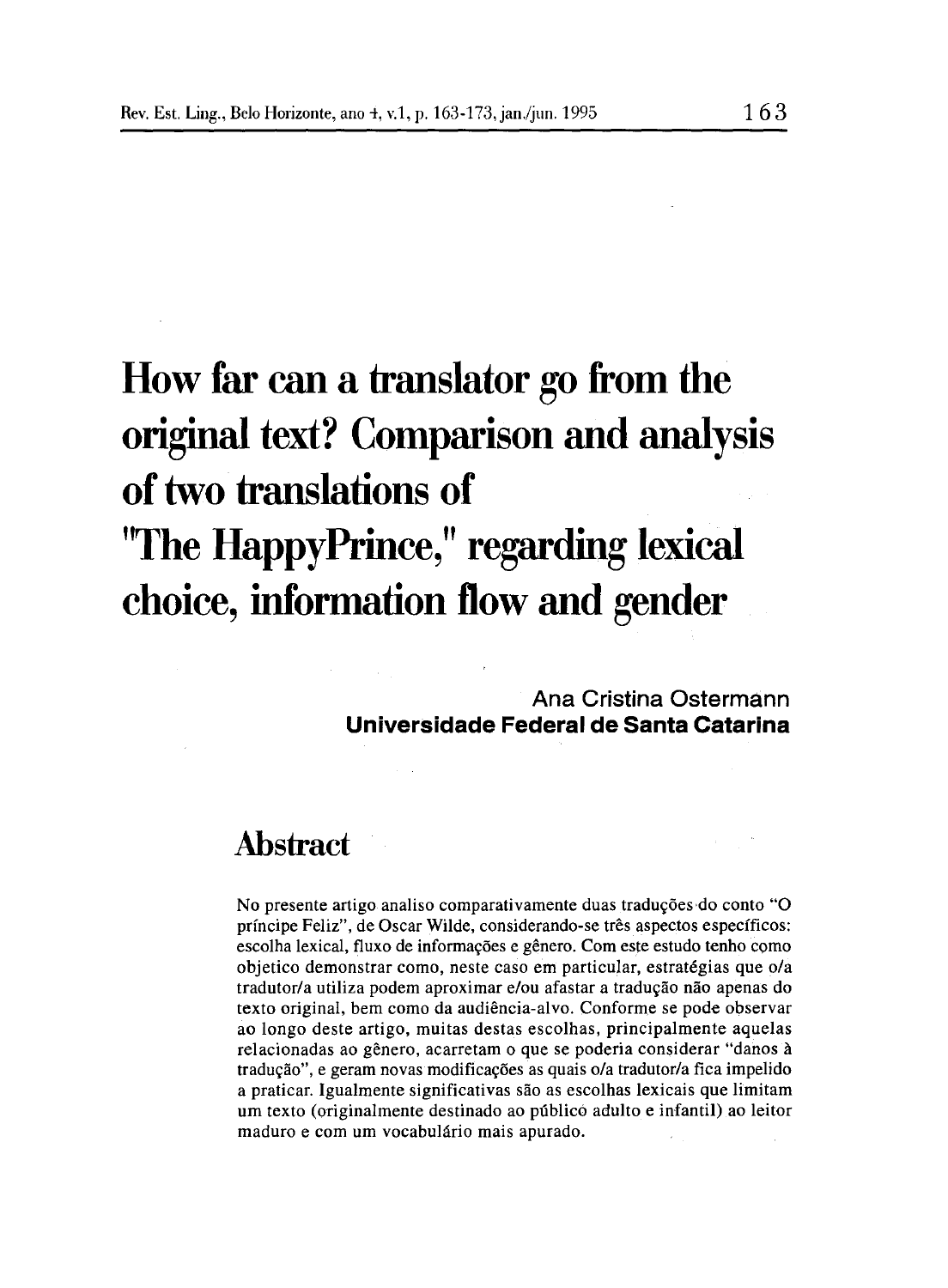#### **INTRODUCTION**

How far can a translator go from the original text? That is the question<br>to be raised when we compare and analyse the different paths two translators have taken when translating "The Happy Prince", by Oscar Wilde (1988). And we could answer it by saying that sometimes, as in one of the cases mentioned below, translators seem to go too far.

The two translations studied in this article are one by Otto Schneider (TIl from now on), whose date of publication does not appear in the book, and another (TT2) published in  $1992$  — very recent, indeed — and translated by Barbara Eliodora.

The following comparison and analysis of these two translations aim at demonstrating, in terms of lexical choice  $-$  register  $-$ , information flow, and gender, how much TT1 (Otto Schneider's) has been deviated from the original text, while TT2 (Barbara Eliodora's) has been attached to both source-text and - cu1ture and target-text and - culture.

#### **l.REGISTER**

The first aspect to be analyzed and compared in the two translations of The Happy Prince is register . Register can be defined as "a variety of language that a language user considers appropriate to a specific situation"(Baker, 1992, p. 15).

Lexical choices made by the author might be a reflection of her/his intentions. The analysis of various lexical items in a text can often show that a particular register is characteristic of the whole text. Christiane Nord  $(1991)$  claims that if it is required from the translator "the preservation" of such features, individual translation decisions have to be subordinated to this purpose"(p. 114). Regarding the recipient orientation of a text, she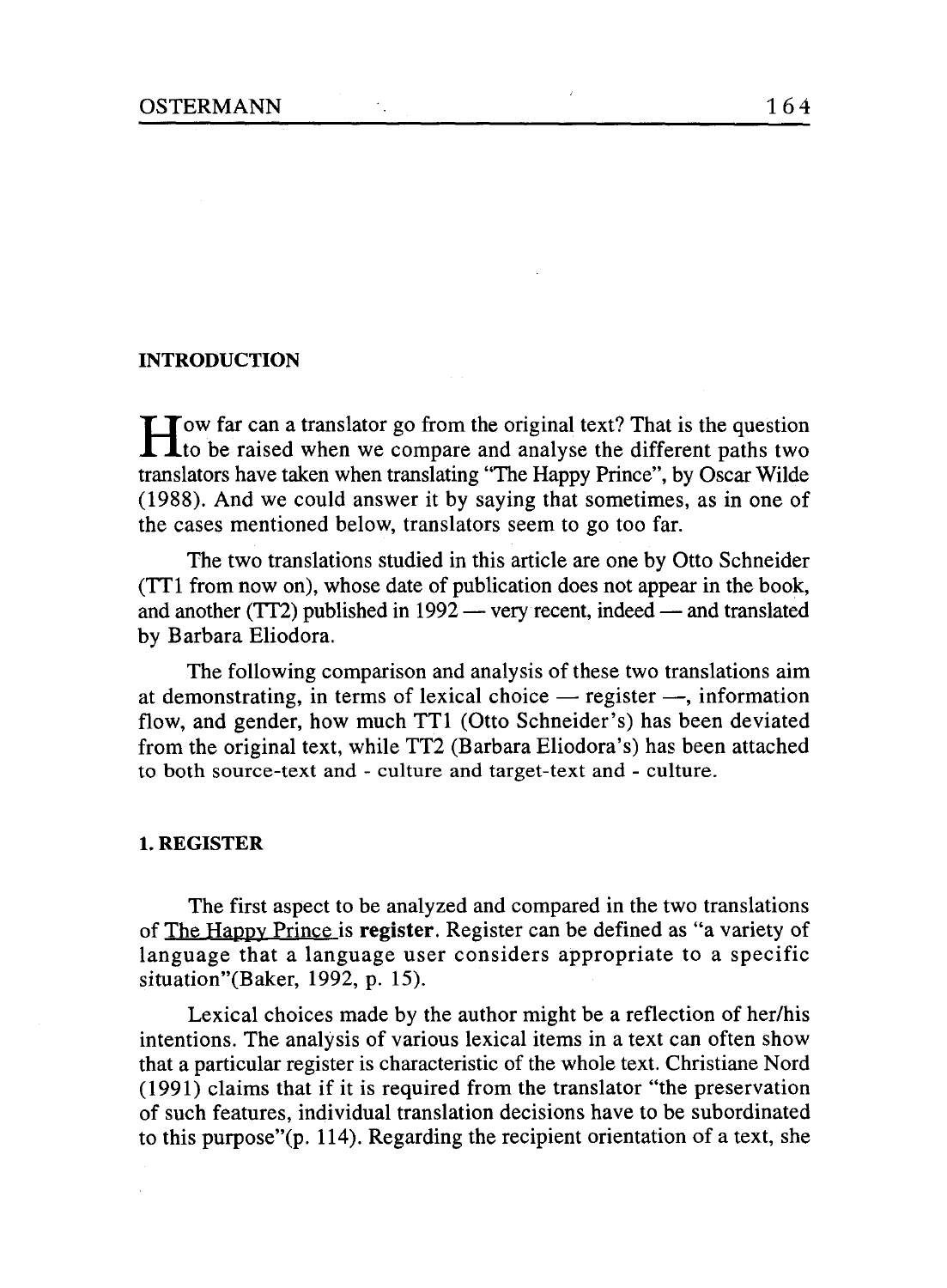goes on, saying that it is also "mainly reflected by the choice of lexic, e.g. by the use of words form particular registers [...]"(p. 115).

Although "The Happy Prince"was written at the end of the last century, Wild's lexical choice does not seem to have been of a high register. Perhaps a good reason for this choice was that children were the original intended audience of the tale.

By comparing the two translations under the perspective of lexical choice, specifically register, one can observe that for several words, TI used a high register. That seems quite strange, because it neither really "reproduces" the author's choice, nor does it become "readable"lfor part of the intended audience, i.e., the very young readers. T2, on the other hand, seems to have chosen a lower register in her translation. For instance, where in the source text there was "... I can see all the ugliness...", TI translated "... posso ver toda fealdade...", T2 decided for a smoother expression: "posso ver todo o mal."Although the word "mal"in a first reading could appear to be somehow distant from the original word "ugliness", if we take into consideration the context in which it happens, it seems more appropriate than "fealdade". The latter, besides consisting of a word not very often used in a contemporary Portuguese, does not encapsulate the exact meaning "ugliness"assumes in the extract it appears.

Another good example of this higher register choices made by TI was the translation for "passion flowers", in the passage in which a girl is talking to her lover about the flowers a seamstress is embroidering in the dress she is going to wear at the "State-ball". TI translated them as "flores de martírio" which, although being possible to be found as a Portuguese version for this type of flowers, is not a common one. Besides, if we consider that a ball is supposed to be an event of entertainment, the word "martírio"in the expression "flores de martírio"can indeed assume a very marked and contradictory meaning; in Portuguese "martírio"connotes "suffering". T2, in her part, translated it as "flores de maracujá", which is an everyday expression and absolutely unmarked, not connoting any type of feeling, either positive or negative.

A few more examples are worth being discussed, such as the words/ expressions in bold below:

ST: ...for the loveliest of the Queen's maids-of-honour...

...to the local newspaper...

...on the top of the church steeple...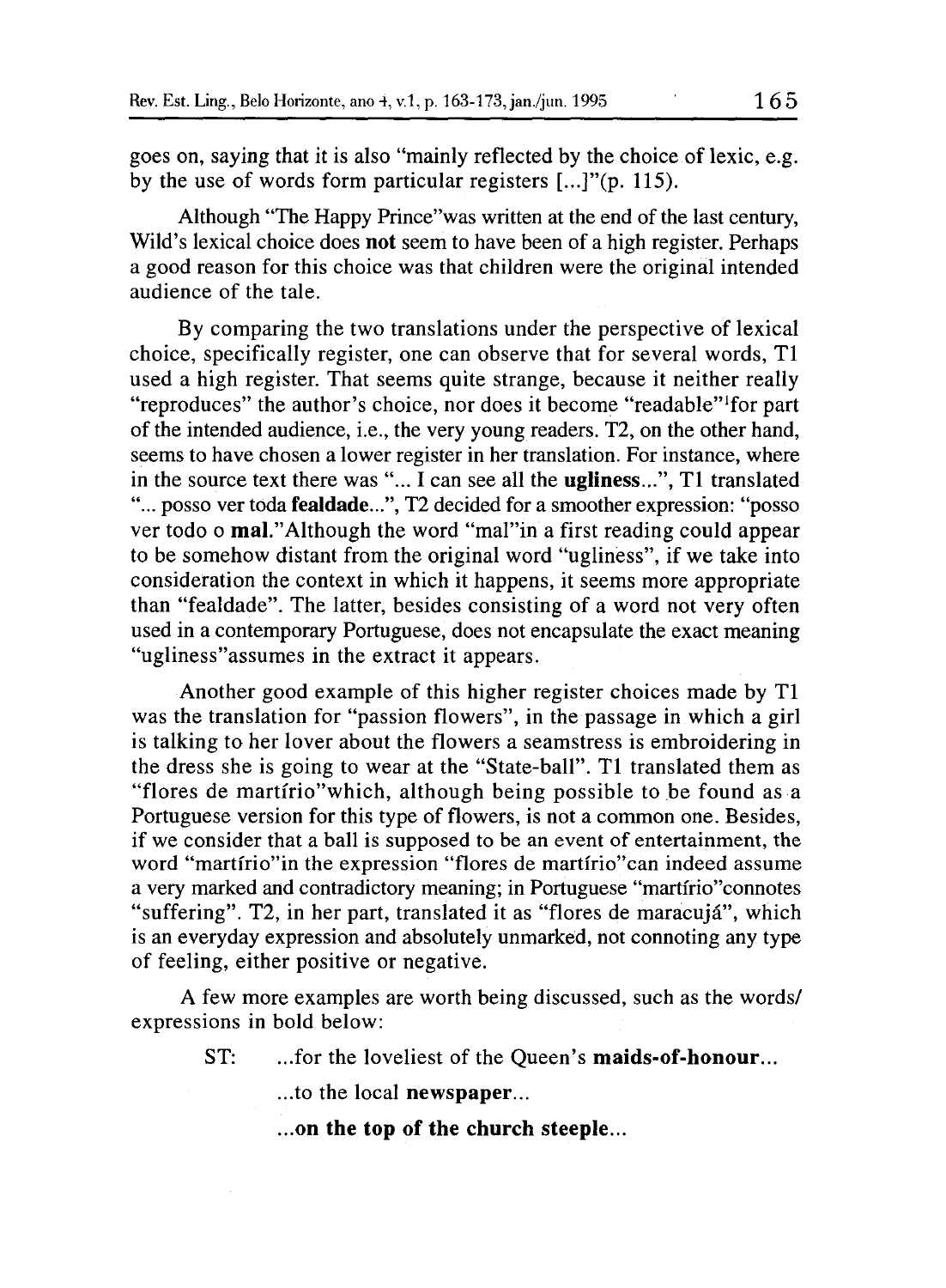TTI: ...que a mais bela dama de honor da rainha...

...para a gazeta local...

- ..no cimo do campanário da igreja...
- TT2: ...para a mais bela das Damas de Honra da Rainha... ...para o jornal local...

...no topo da torre da igreja...

If we look at the source-text and compare the two translations we can once again notice the "marked"choices TI makes in his translations. First of all, it is important to mention that having "maides-of-honor" in social events is not a common habit in the Brazilian culture, except for weddings in specific religions and regions in the country. However, probably due to the different cultural influences Brazil has gone through, almost anyone knows what they are. So if you refer to "damas de honra"— as T2 chose in her translation  $-$  it is not hard to associate it with what the expression real1y means. Nevertheless, the sarne can not be said about "damas-dehonor", which, although being graphically very similar to "damas de honra", might sound unfamiliar to a great number of people in a first reading. And the same can be said about the TI's translations for "on the top of the church steeple"and "newspaper". The selections "no topo de campanário"and "gazeta" respectively, are of a totally different register, i.e., although it is not hard for an adult reader — probably the same can not be said about a child reader — to understand both, they do not consist of the most frequent choices in usage in everyday life, or else, they do not sound as natural and habitual as "church steeple"and "newspaper"do in English.

Through the examples above it is possible to observe T2 has seemed to remain closer to the target text and reader. Because of the lower register TT2 becomes a more appropriate text to a young reader. The high register in TT1, on the other hand, would probably make it difficult for a Portuguesespeaking child to understand many of the words in the fairy tale.

#### 2. INFORMATION FLOW

A second aspect compared in these two translations that also demonstrates how TT2 has been more c10sely attached to the source text and target-audience concerns information flow.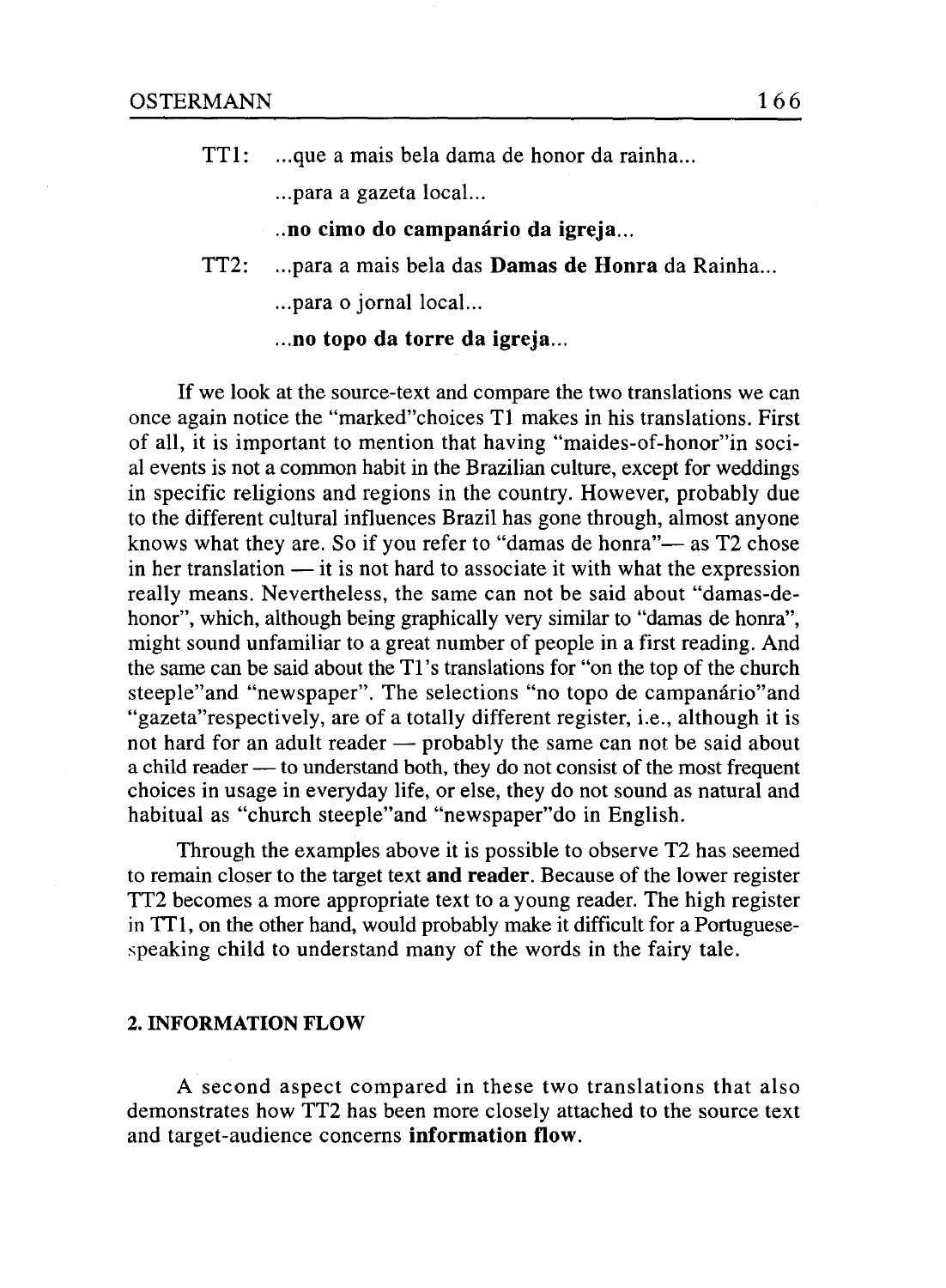lnformation flow has to do with the linear arrangement of sentences, which "has a role to play in processing information and organizing sentences at text level"(Baker, 1992, p. 120). And one way of explaining the interactional organization of sentences is to suggest that a clause consists of two segments. Halliday (1976) names the first segment as **theme** and the second, rheme. Theme is what the clause is about, while rheme is what the speaker says about the theme, fulfilling the communicative purpose of the utterance.

The selection of an individual theme of a given clause in a given text is not in itself particulary significant. But the overall choice and ordering of themes plays an important role in organizing a text and providing a point of orientation for a given stretch of language.

ln the tale "The Happy Prince,"one finds a lot of sentences that start with the pronoun "he"referring to the Swallow. The pronoun "he" in those several sentences is generally a conflation of subject, actor<sup>2</sup> and theme, what would consist of an unmarked organization<sup>3</sup>."As such, it should not be problematic for the translator. ln this text, however, the series of homogeneous themes, although being unmarked, provides a point of orientation and a method of developement for some of its parts. ln fact, the high frequency of "he"as theme helps to maintain a sense of continuity and a coherent point of view.

Nevertheless, this pattern might not be reproduced very naturally in Portuguese, since written Portuguese rarely uses independent pronouns, and in Portuguese, verbs are inflected for person and number. This means that the combination of pronoun plus verb, such as "he said", is rendered by an inflected verb as theme in Portuguese. It is important to bear in mind that while these inflected verbs do carry the sarne information as an English pronoun-plus-verb combination, the effect of placing them in theme position is not the sarne. The impact of a series of he's in theme position is not the same as the impact of a series of verbs inflected for the third person, such as "saw-he", where it is difficult to discern a theme line as clearly as in the pronoun-plus-verb combination.

The two translations being compared here present two different choices concerning this matter of information flow, regarding the pronoun "he"as theme. TI seems to have decided not to preserve the thematic patterning of the original text. In fact, a series of independent pronouns in theme position, in some situations in Portuguese, might be unnatural.

T2 instead, has kept the translated independent pronoun in the theme position. ln fact, most sentences in the text that start with the pronoun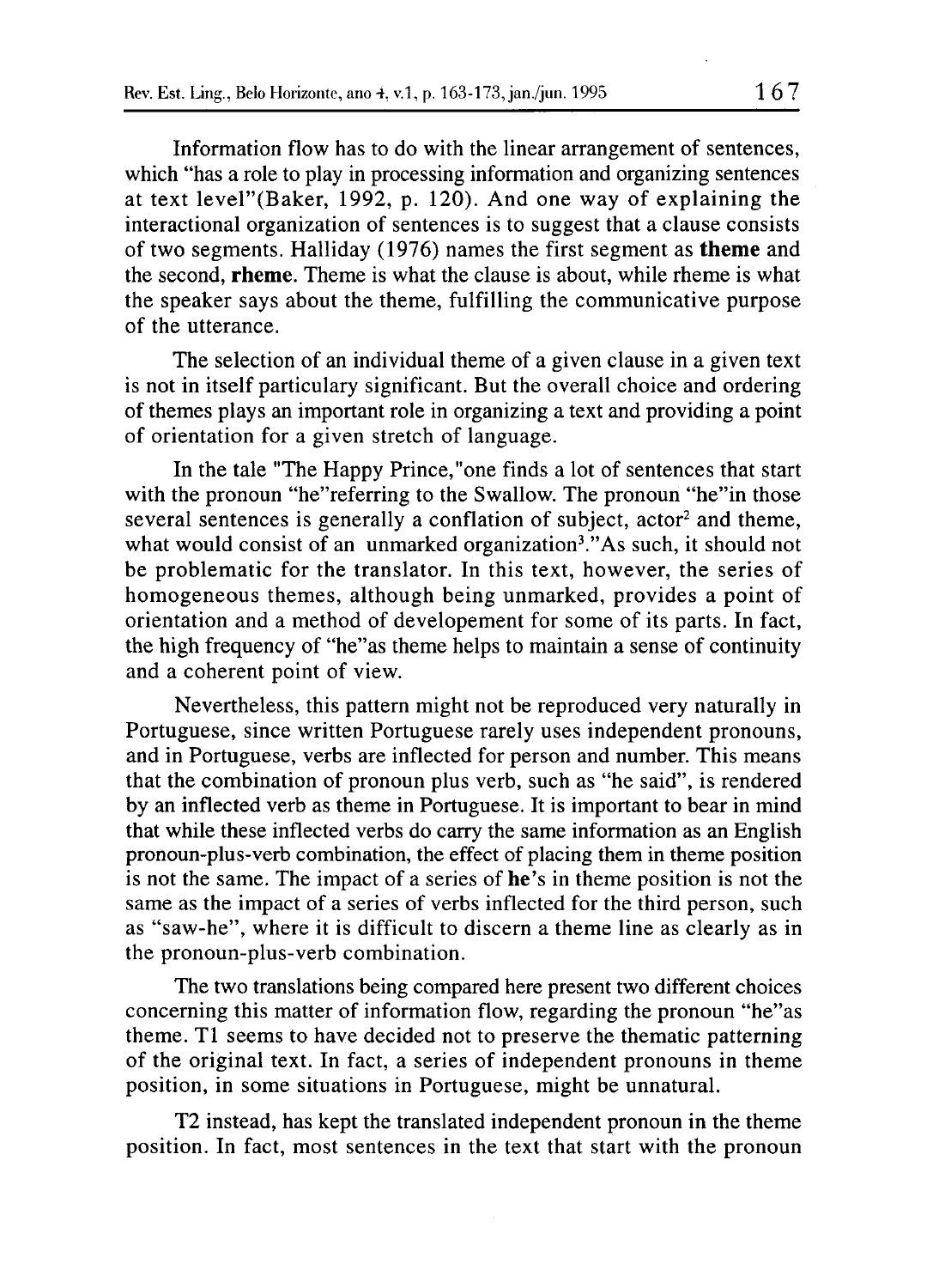"he"have been maintained unaltered in terms of position in the Portuguese translation. This choice, indeed, although unnatural at first sight in written Portuguese, does make the information flow smoothly in the text, providing it with a sense of continuity, which usually constitutes one of the most important characteristics of a fairy tale, such as in the extract below:

ST: **He passed** over the river, and saw the lanterns hanging to the masts of the ships. He passed over the Ghetto, and saw the old Jews bargaining with each other [...]. At last, **he carne** to the poor house and looked in. The boy was tossing feverishly on his bed, and the mother [...]. **ln he hopped,** and laid the great ruby on the table beside the woman's thimble. Then **he flew** gently round the bed, fanning the boy's forehead with his wings [...].

TIl: **Atravessou** o rio, e viu as lanternas que pendiam dos mastros dos navios. **Passou** sobre o Gueto e viu os velhos judeus negociando entre si [...]. Por fim chegou à casa pobre e espreitou. O pequeno agitava-se febrilmente no leito, e a mãe [...]. **Entrou** e colocou o grande rubi sobre a mesa, ao lado do dedal. Depois **voou** docemente à roda da cama do pequenino, refrescando-lhe a fronte com as asas. .

TT2: **Ele passou** pelo rio e viu as lanternas penduradas nos mastros dos navios. **Passou** pelo gueto e viu os velhos judeus negociando uns com os outros [...]. Finalmente **chegou** na casinha pobre e olhou lá para dentro. O menino estava a se virar febrilmente na cama, e a mãe [...]. **Ele pulou para dentro** e depositou o rubi ao lado do dedal da mulher. Depois, **voou** suavemente em torno da cama, abanando a testa do menino com as asas.

The maintenance of the pronoun "he"as theme in TT2 does not become unnatural, since it is not always translated in this manner. Rather, it does, in fact, allow a smooth flow of information, showing a greater closeness to the geme involved.

#### **3.GENDER**

The last and perhaps the most striking aspect studied in these two translations is gender. Baker (1992) defines "gender"as "a gramatical distinction according to which a noun or pronoun is classified as either masculine or feminine in some languages"(p. 92). This distinction applies to nouns which refer to animate beings as well as those which refer to the inanimate ones. Determiners, adjectives, and sometimes verbs (as in the case of Arabic) usually agree with the noun in gender as well as in number.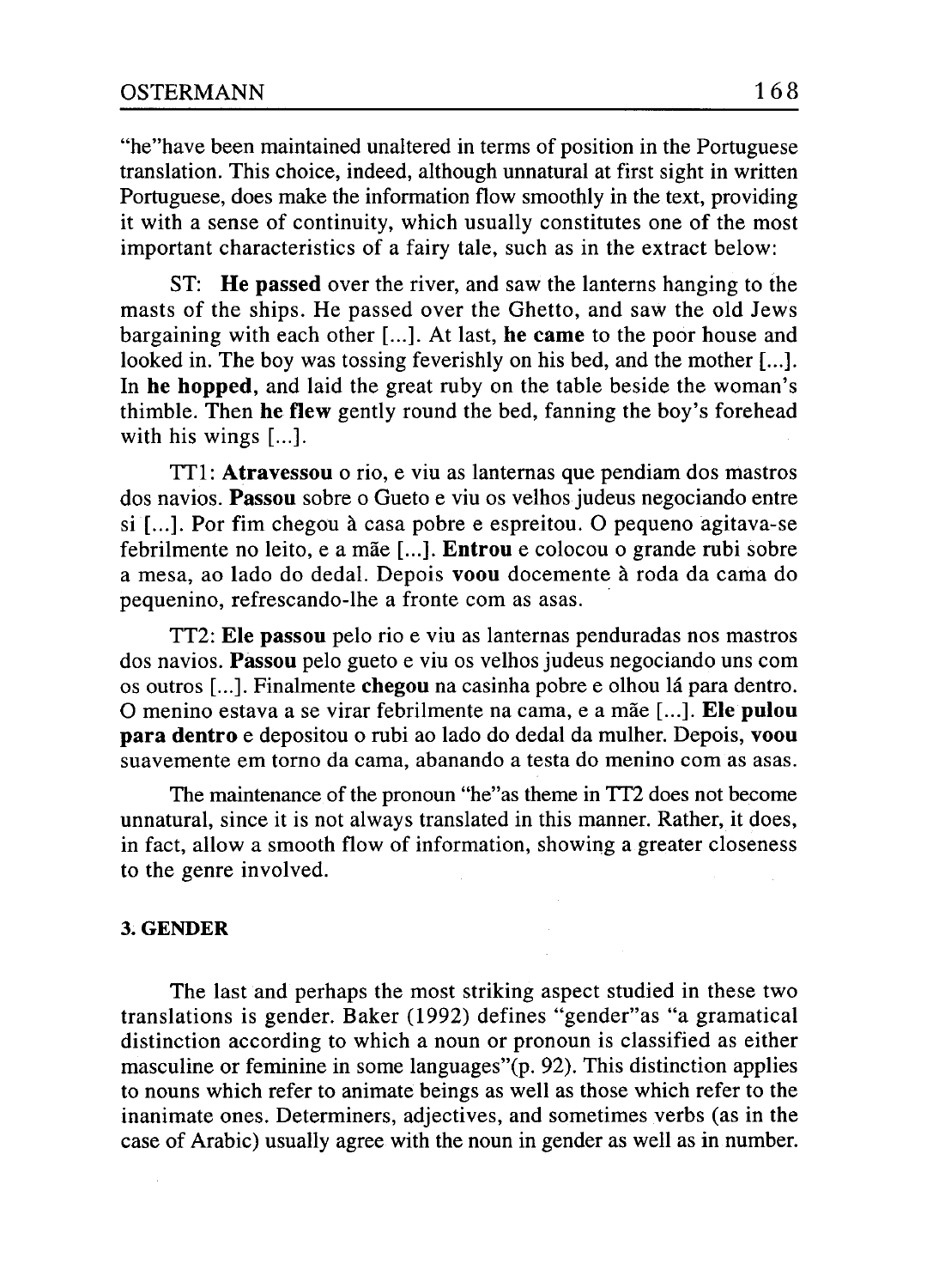English does not have a grammatical category of gender as such: nouns in English are not regulary inflected to distinguish between feminine and masculine. Nevertheless, English does have a category of person which distinguishes in the third-person singular between masculine, feminine, and inanimate (he/she/it).

According to Baker, "gender distinctions are generalIy more relevant in translation when the referent of the noun or pronoun is human"(ibid). One has to take into considerations, however, that the subject of this article is a fairy tale  $-$  in which animals and inanimate objects are personified and incorporate human features. ln this case, the gender distinctions are not arbitrary, and that is why Lyons (1968), for instance, suggests that what is important in communication is the pronominal function of gender rather than the category of gender in general. The pronominal function of gender reflects a genuine, non-arbitrary distinction between male and female.

As an antecedent to this idea, Roman Jakobson (1959) points out that

...nos gracejos, nos sonhos, na magia, enfim, naquilo que se pode chamar de mitologia verbal de todos os dias, e sobretudo na poesia, as categorias gramaticais têm um teor semântico elevado... Mesmo uma categoria como a de gênero gramatical, que tão amiúde foi tida como puramente formal, desempenha papel importante nas atitudes mitológicas de uma comunidade lingüística. (p. 70)

Perhaps the most interesting aspect about the translations of "The Happy Prince"is the way the translators have dealt with the matter of gender, by coming closer to or moving farther away from the original text in their translations. ln the tale there are relationships involving flirtation and love. ln a chronological order, first the SwalIow falIs in love with the Reed; then the Reed flirts with the wind; finalIy, the Happy Prince and the Swallow end up the story loving each other. ln the English text, the Swallow is pronominalized with "he", and so is the statue of the Happy Prince, while the Reed is pronominalized with "she". There are other, non-grammatical reasons, no doubt, for the author's choice of those genders for these different characters mentioned before, since in English, by themselves, "swalIow"and "reed"do not necessarily imply a definite gender.

ln Portuguese, however, the word for "swalIow"(andorinha) carries the feminine article "a", and is consequently pronominalized with "ela"(with corresponds to "she"in English). That becomes a constraint for a translator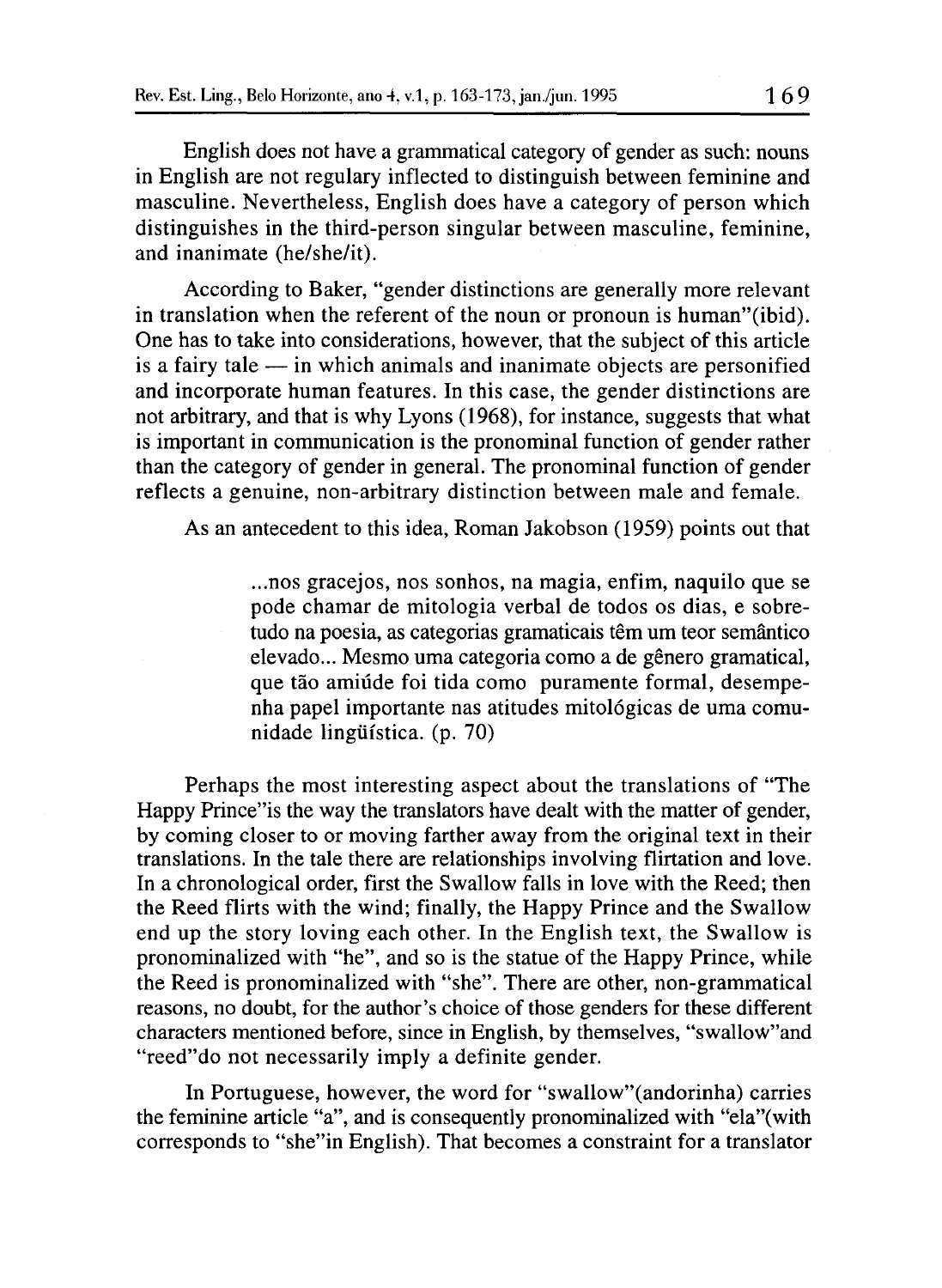since the author's choice was to make it a male bird. The altematives these two translators found are the following:

ST: One night there flew over the city a little Swallow. His friends had gone away to Egypt six weeks before, bu he had stayed behind, for he was in love with the most beautiful Reed.

TTI: Uma noite, voou por cima da cidade uma andorinha. As suas amigas tinham partido para o Egito havia seis semanas; ela porém se atrasara, enamorada como estava de um junco muito gracioso.

TT2: Certa noite voou por cima da cidade uma Andorinha macho. Seus amigos tinham voado para o Egito já havia seis semanas, mas ele ficara para trás, porque estava apaixonado por uma lindíssima Haste de Junco.

TI changed the gender of the bird giving it a female gender.T2, on the other hand, seems to have found an interesting solution for the constraint the Portuguese language imposes on "swallow", by coining it, when first mentioned, "Andorinha macho"(or male swallow, in English). From then on, in the sequence of the story, whenever referring to the bird, T2 pronomminalized it with "he", as in the ST; when wishing to use anaphoric noun<sup>4</sup> for it, she used "Pequeno Passarinho"<sup>5</sup> (little bird), instead of persisting with" Andorinha macho", since the latter would become a redundant, overwrought expression to refer to a character whose sex has already become familiar to the reader.

The same thing happens to the Reed in the tale. Translated into Portuguese, it takes a masculine article in front of it, and makes it hard to escape from pronominalizing it with other than "ele"(he). Wilde, however, in the ST, makes it a female character.

Again, the translators found (or did not find at all) different solutions for the problem:

ST: [...]for he was in love with the most beautiful Reed. He had met her early in the spring [...].

TTI: [...]enamorada como estava de um junco muito gracioso. Conhecera-o nos princípios da primavera [...].

TT2: [...]porque estava apaixonado por uma linda Haste de Junco. Ele a conhecera no início da primavera [...].

By choosing to translate "reed"as "junco", TI had no option other than persisting with the pronominalization "ele"(he) and the use of articles and adjectives in the masculine. When selecting "haste de junco"as a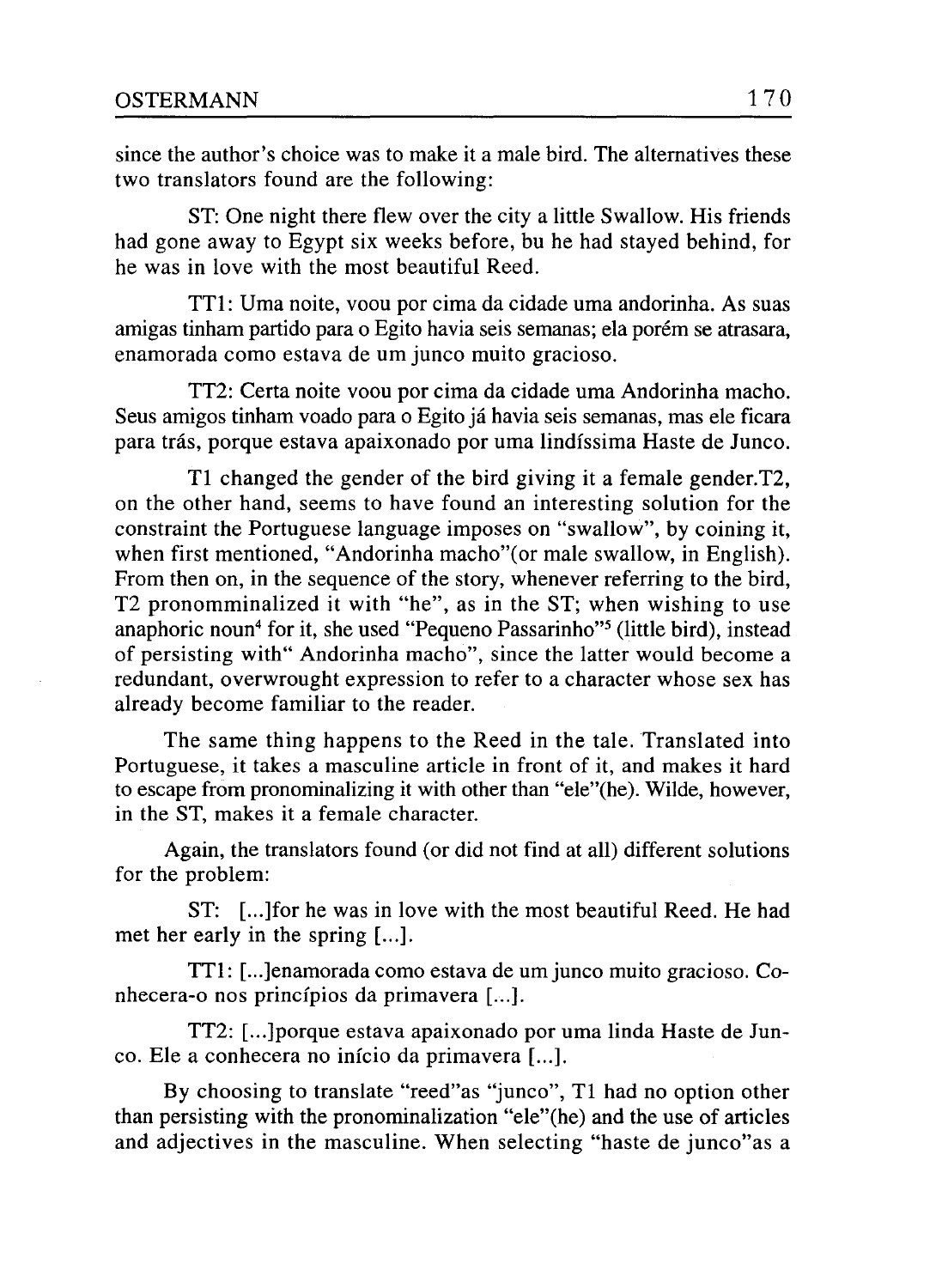translation for the sarne character, T2 instead was able to be "loyal"to what really seems to have been a choice made by the author.

This deliberate decision on the TI's part becomes still more evident as such, mainly when we look at some other anaphoric nouns which refer to the Reed, and which clearly characterize it as a female character, such as "wife"and "lady-Iove". They are translated as "esposo"(husband) and "amado"(a male beloved in Portuguese).

One could say that the problems mentioned above might have arisen from language constraints. Nevertheless, it becomes hard to explain in the sarne way the different translations made for "wind", which is a character the Swallow believes the Reed to be flirting with:

ST: (...] and 1am afraid she is a coquette, for she is always flirting with the wind.

TTI: (...] e receio que seja um pouco leviano, pois está sempre a flertar com a brisa.

TT2: (...] e tenho receio que seja muito coquete, pois está sempre flertando com o vento.

ln this case, the author does not choose a specific gender for the wind - there are no referents or anaphoric nouns which could give a clue for that. Still, however, it seems that the first translation there is for "wind"in Portuguese is "vento", which in this language carries a masculine article. There seems not to exist any apparent reason for translating it as "brisa", since if this specific type of wind — very gentle — had been the intention of the author, he would probably have characterized it as such (selecting the word "breeze", for instance). The choice for the translation of "wind"as "brisa"6 in Portuguese seems to be a very marked one, because the latter carries a female gender, and the former, a male gender. This way, since TI has given "reed"a male gender, it would form a "heterosexual"  $relationship$  — match with "brisa", which, in Portuguese, is a female character. Although Wilde does not make explicit whether the wind is a male or female character, TI seems to be somehow forcing the translation and distancing it from Wilde's fairy tale, by making use of this option. This fact leads us to believe that there might have been an attempt (consciously or not) to "regularize"- from a biased perspective  $-$  the relationships of flirtation and love established in the text, by transforming them into heterosexual ones.

To summarize these relationships in the ST and the two translations can be comparatively represented in the following way: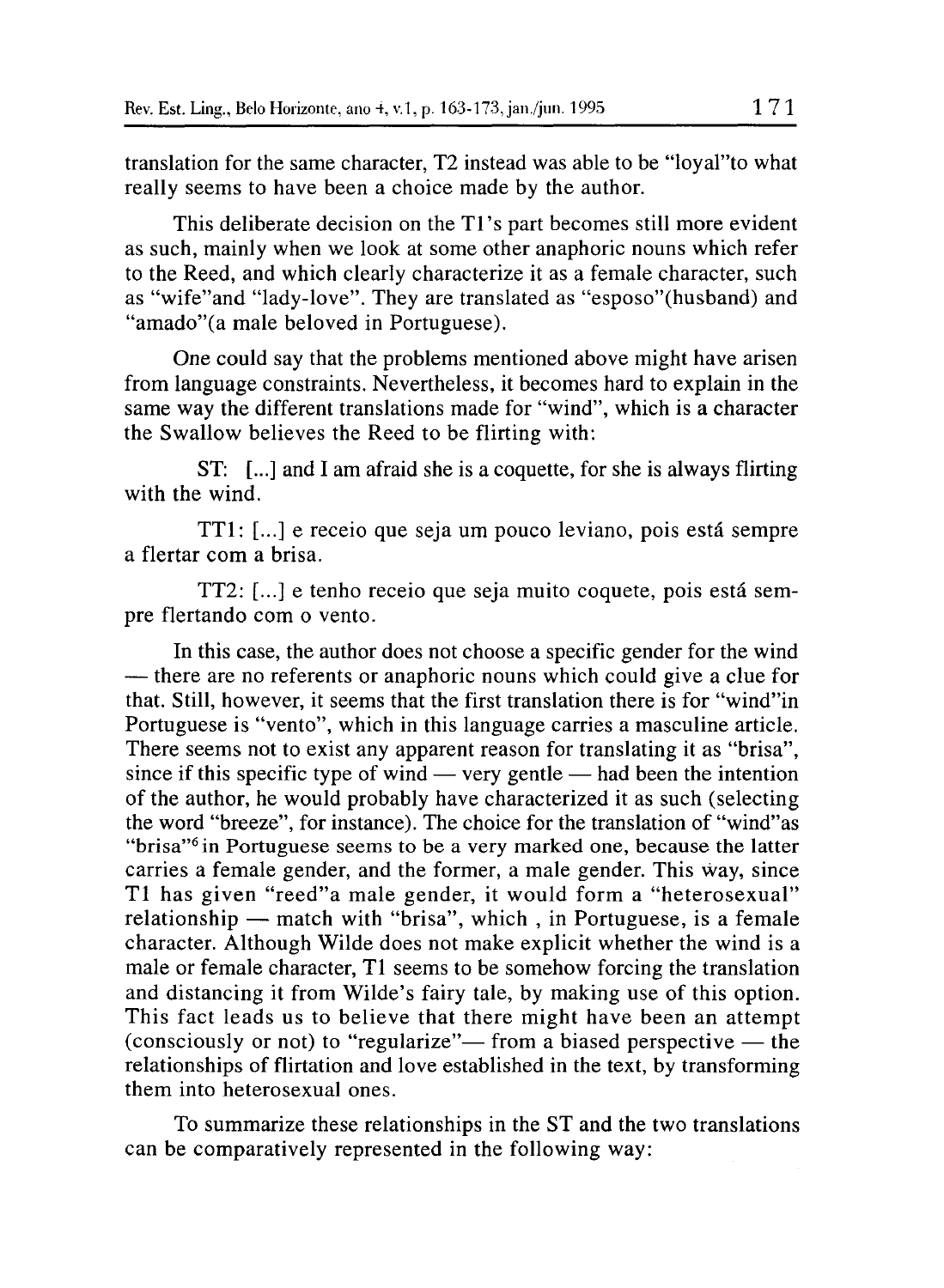| SТ                                                        | TT1                                                           | TT2                                      |
|-----------------------------------------------------------|---------------------------------------------------------------|------------------------------------------|
| Swallow (he) - Reed (she)                                 | Swallow (she) - Reed (he)                                     | follows<br>genders<br>found in<br>the ST |
| Reed (she) - Wind (unknown)<br>Swallow (he) - Prince (he) | Reed (he) - Wind (he)<br>Swallow (she) - Happy<br>Prince (he) |                                          |

### **CONCLUSION**

By analyzing these three translation aspects  $-$  lexical choice, information flow and gender  $-$  which might have become a problem for the translators, and comparing the solutions given in these two Portuguese versions, I believe that T2 has kept translation closer to the original text and intended audience.

There are certainly reasons for saying so. First, considering that "The Happy Prince"belongs to the fairy tale geme, by choosing a much higher register than the original, TI seems to have ignored perhaps the most important audience of the text  $-$  children.

Secondly, the way T2 has dealt with information flow, regarding theme and rheme in the sentences might have been a more appropriate choice. As a fairy tale, the source-text is characterized by being full of characters' speeches and a lot of action. The decision on translating some *hes* in the theme position in Portuguese, although initially unnatural in the target language, ended up providing the target text with a greater sense of continuity and a more coherent point of view.

Thirdly and final1y, considering that the object of study in this article is a piece of literature, we have to keep in mind that the choices made by Wilde. while writing "The Happy Prince"were probably not random. ln this sense, recreating the whole story with genders that differ from chosen by the author (with the exception of the Prince), as TI has done, produces a text open to entirely different interpretations.

#### NOTAS

<sup>&</sup>lt;sup>1</sup>I take here Random House Webster's (1992) definition of "readable", i.e., easy or interesting to read.